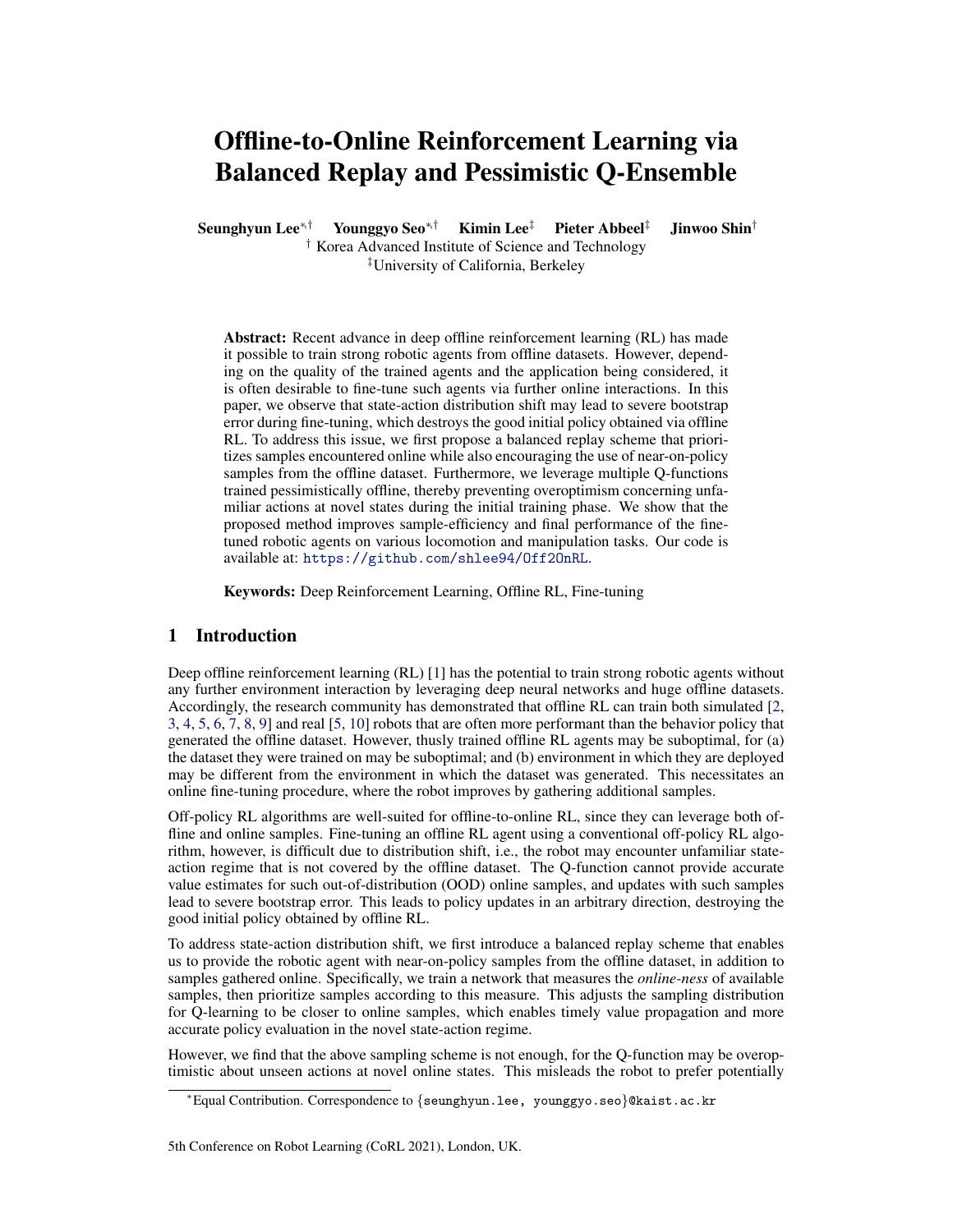bad actions, and in turn, more severe distribution shift and bootstrap error. We therefore propose a pessimistic Q-ensemble scheme. In particular, we first observe that a specific class of offline RL algorithms that train pessimistic Q-functions [8, 9] make an excellent starting point for offline-toonline RL. When trained as such, the Q-function implicitly constrains the policy to stay near the behavior policy during the initial fine-tuning phase. Building on this observation, we leverage multiple pessimistic Q-functions, which guides the robotic agent with a more high-resolution pessimism and stabilizes fine-tuning.

In our experiments, we demonstrate the strength of our method based on (1) MuJoCo [11] locomotion tasks from the D4RL [12] benchmark suite, and (2) vision-based robotic manipulation tasks from Singh et al. [10]. We show that our method achieves stable training during fine-tuning, while outperforming all baseline methods considered, both in terms of final performance and sampleefficiency. We provide a thorough analysis of each component of our method.

## 2 Background

Reinforcement learning. We consider the standard RL framework, where an agent interacts with the environment so as to maximize the expected total return. More formally, at each timestep  $t$ , the agent observes a state  $s_t$ , and performs an action  $a_t$  according to its policy  $\pi$ . The environment rewards the agent with  $r_t$ , then transitions to the next state  $s_{t+1}$ . The agent's objective is to maximize the expected return  $\mathbb{E}_{\pi}[\sum_{t=0}^{\infty} \gamma^{t} r_{t}]$ , where  $\gamma \in [0, 1)$  is the discount factor. The unnormalized stationary state-action distribution under  $\pi$  is defined as  $d^{\pi}(s, a) := \sum_{t=0}^{\infty} \gamma^{t} d^{\pi}_{t}(s, a)$ , where  $d^{\pi}_{t}(s, a)$ denotes the state-action distribution at timestep t of the Markov chain defined by the fixed policy  $\pi$ .

Soft actor-critic. We mainly consider off-policy RL algorithms, a class of algorithms that can, in principle, train an agent with samples generated by any behavior policy. In particular, soft actor-critic [SAC; 13] is an off-policy actor-critic algorithm that learns a soft Q-function  $Q_{\theta}(s, a)$  parameterized by  $\theta$  and a stochastic policy  $\pi_{\phi}$  modeled as a Gaussian, parameterized by  $\phi$ . SAC alternates between critic and actor updates by minimizing the following objectives, respectively:

$$
\mathcal{L}_{\text{critic}}^{\text{SAC}}(\theta) = \mathop{\mathbb{E}}_{(s,a,s') \sim \mathcal{B}} \bigg[ \big( Q_{\theta}(s,a) - r(s,a) - \gamma \mathop{\mathbb{E}}_{a' \sim \pi_{\phi}} \big[ Q_{\bar{\theta}}(s',a') - \alpha \log \pi_{\phi}(a'|s') \big] \big)^2 \bigg], \quad (1)
$$

$$
\mathcal{L}^{\text{SAC}}_{\text{actor}}(\phi) = \mathop{\mathbb{E}}_{s \sim \mathcal{B}, a \sim \pi_{\phi}} \left[ \alpha \log \pi_{\phi}(a|s) - Q_{\theta}(s, a) \right],\tag{2}
$$

where B is the replay buffer,  $\bar{\theta}$  the delayed parameters, and  $\alpha$  the temperature parameter.

Conservative Q-learning. Offline RL algorithms are off-policy RL algorithms that utilize static datasets for training an agent. In particular, conservative Q-learning [CQL; 9] pessimistically evaluates the current policy, and learns a lower bound (in expectation) of the ground-truth Q-function. To be specific, policy evaluation step of CQL minimizes the following:

$$
\mathcal{L}_{\text{critic}}^{\text{CQL}}(\theta) = \frac{1}{2} \mathop{\mathbb{E}}_{(s,a,s') \sim \mathcal{B}} \left[ (Q_{\theta} - \mathcal{B}^{\pi_{\phi}} Q_{\bar{\theta}})^2 \right] + \alpha_0 \mathop{\mathbb{E}}_{s \sim \mathcal{B}} \left[ \log \sum_{a} \exp Q(s,a) - \mathop{\mathbb{E}}_{a \sim \hat{\pi}_{\beta}} [Q(s,a)] \right], \tag{3}
$$

where  $\hat{\pi}_{\beta}(a_0|s_0) := \frac{\sum_{s,a \in \mathcal{B}} 1[s=s_0,a=a_0]}{\sum_{s \in \mathcal{B}} 1[s=s_0]}$  is the empirical behavior policy,  $\alpha_0$  the trade-off factor, and  $B^{\pi}$  the bellman operator. The first term is the usual Bellman backup, and the second term is the regularization term that decreases the Q-values for unseen actions, while increasing the Q-values for seen actions. We argue that thusly trained pessimistic Q-function is beneficial for fine-tuning as well (see Figure 1c). Policy improvement step is the same as SAC defined in (2).

### 3 Fine-tuning Offline RL Agent

In this section, we investigate the distribution shift problem in offline-to-online RL. We first explain why an agent being fine-tuned can be susceptible to distribution shift, and why distribution shift is problematic. Then, we demonstrate two important design choices that decide the effect of distribution shift on fine-tuning: *sample selection* and *choice of offline Q-function*.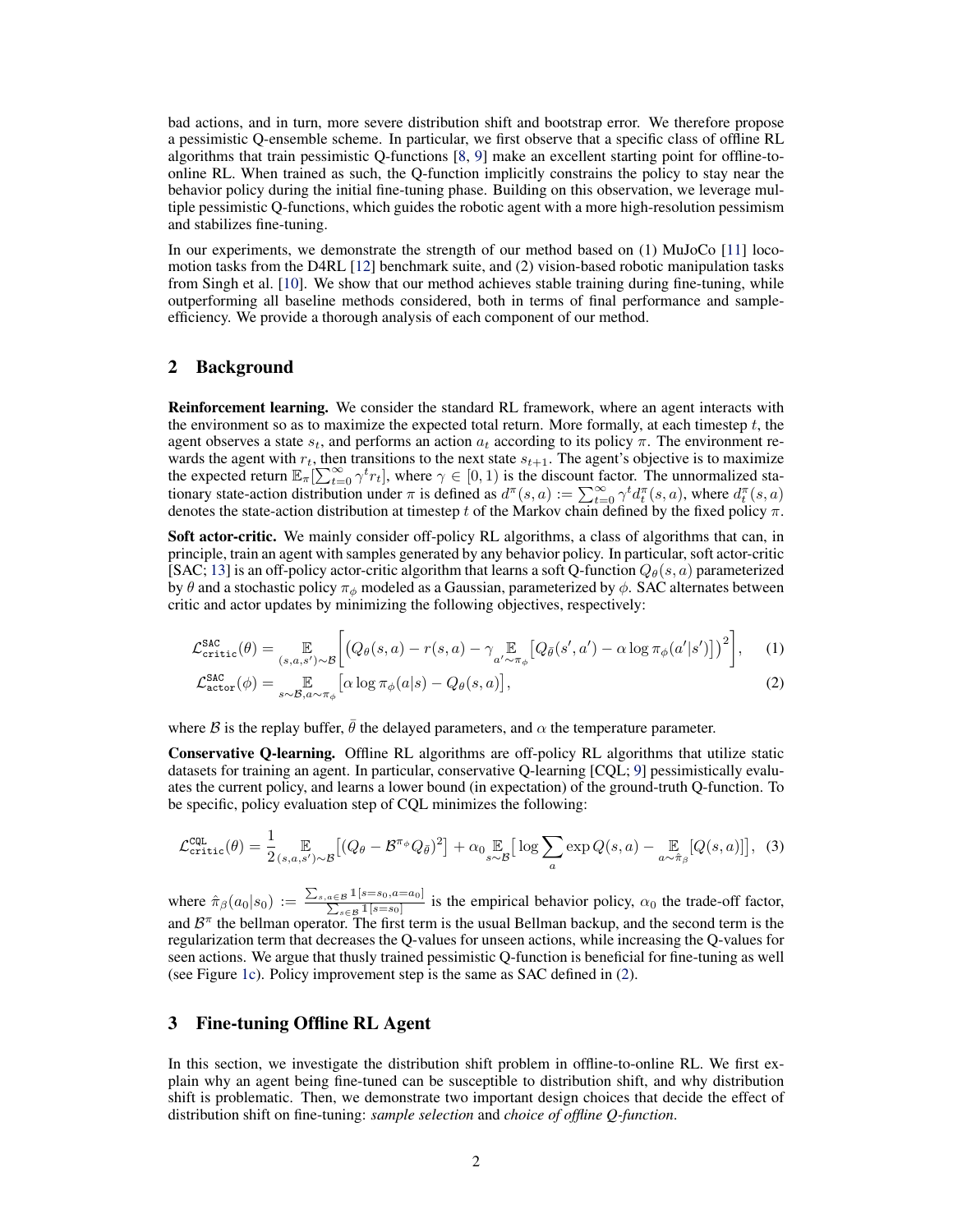

Figure 1: (a) Log-likelihood estimates of (i) offline samples and (ii) online samples gathered by the offline RL agent, based on a VAE model trained on the offline dataset. (b) Fine-tuning performance on halfcheetah-medium task when using online samples exclusively (Online only), or when using both offline and online data drawn uniformly at random (Uniform). (c) Fine-tuning performance on halfcheetah-random and halfcheetah-medium-expert tasks, when using a pessimistic (denoted CQL-init) and a non-pessimistic (denoted FQE-init) Q-function, respectively.

#### 3.1 Distribution Shift in Offline-to-Online RL

In offline-to-online RL, there exists a distribution shift between  $d^{on}(s, a)$  and  $d^{off}(s, a)$ , where the former denotes the state-action distribution of online samples in the online buffer  $\mathcal{B}^{\text{on}}$ , and the latter that of offline samples in the offline buffer  $\mathcal{B}^{\text{off}}$ . Figure 1a visualizes such distribution shift. Specifically, we trained a variational autoencoder [14] to reconstruct state-action pairs in the halfcheetah-random dataset that contains uniform random policy rollouts in the halfcheetah environment. Then, we compared the log-likelihood of (a) offline samples and (b) online samples collected by a CQL agent trained on the same dataset. There is a clear difference between offline and online state-action distributions.

Such distribution shift is problematic, for the agent will enter the unseen state-action regime, where Q-values (hence value estimates used for bootstrapping) can be very inaccurate. Updates in such unseen regime results in erroneous policy evaluation and arbitrary policy updates, which destroys the good initial policy obtained via offline RL. Distribution shift can be especially severe in offlineto-online RL, for the offline RL agent is often much more performant than the behavior policy (e.g., CQL can train a medium-level agent capable of running, using transitions generated by a random policy only). Also, when the offline dataset is narrowly distributed, e.g., when it is generated by a single policy, the agent is more prone to distribution shift, for the agent easily deviates from the narrow, seen distribution.

#### 3.2 Sample Selection

In light of the above discussion, we study how sample selection affects fine-tuning. We find that online samples, which are essential for fine-tuning, are also potentially dangerous OOD samples due to distribution shift. Meanwhile, offline samples are in-distribution and safe, but leads to slow fine-tuning. As a concept experiment, we trained an agent offline via CQL (3, 2) on the halfcheetah-medium dataset containing medium-level transitions, then fine-tuned the agent via SAC  $(1, 2)$ . We see that using online samples exclusively for updates (denoted **Online only** in Figure 1b) leads to unstable fine-tuning, where the average return drops from about 4500 to below 3000. This demonstrates the harmful effect of distribution shift, where novel, OOD samples collected online cause severe bootstrap error.

On the other hand, when using a single replay buffer for both offline and online samples then sampling uniformly at random (denoted Uniform in Figure 1b), the agent does not use enough online samples for updates, especially when the offline dataset is large. As a result, value propagation is slow, and as seen in Figure 1b, this scheme achieves initial stability at the cost of asymptotic performance. This motivates a balanced replay scheme that modulates the trade-off between using online samples (useful, but potentially dangerous), and offline samples (stable, but slow fine-tuning).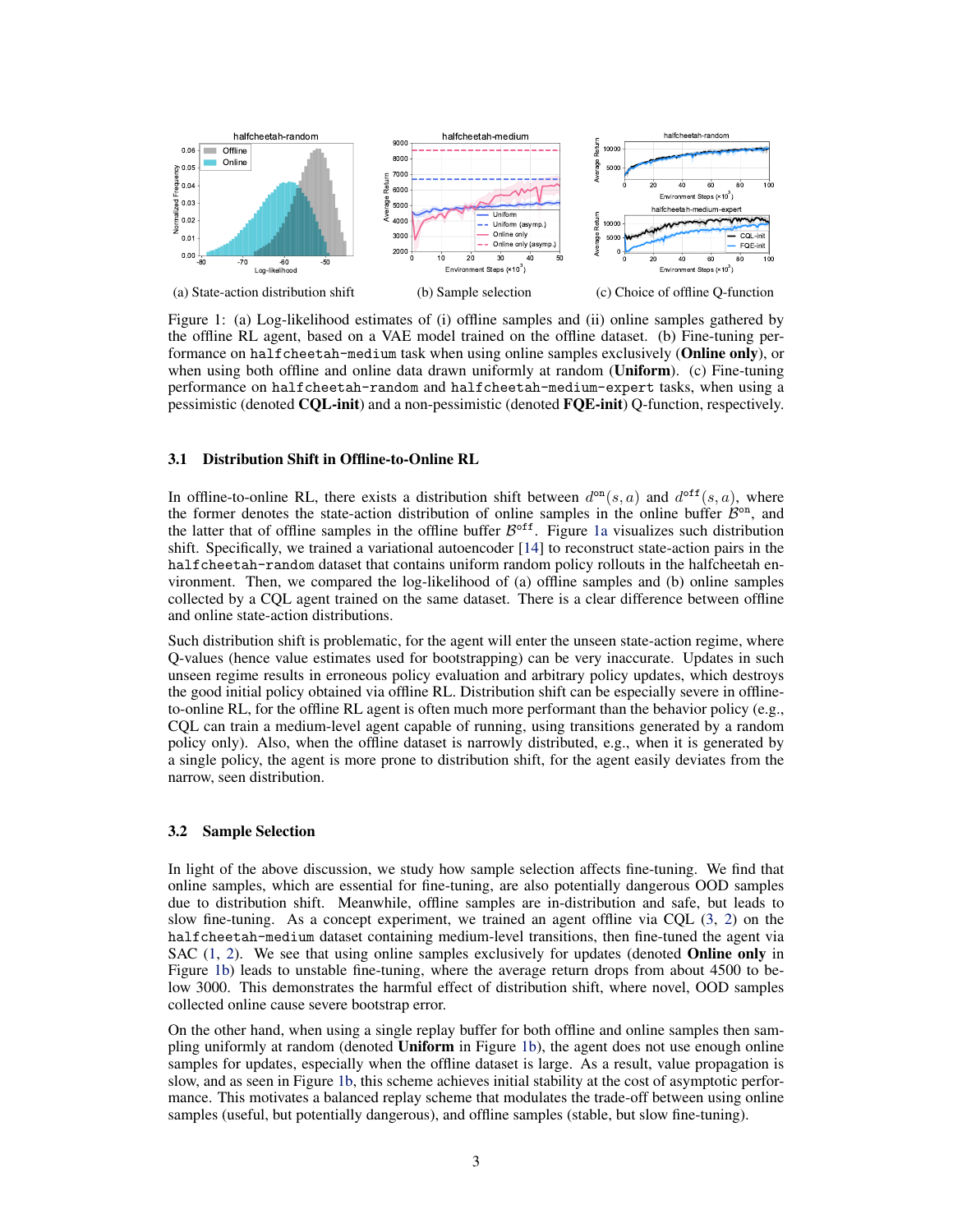#### 3.3 Choice of Offline Q-function

Another important design choice in offline-to-online RL is the offline training of Q-function. In particular, we show that a pessimistically trained Q-function mitigates the effect of distribution shift, by staying conservative about OOD actions in the initial training phase. As a concept experiment, we compared the fine-tuning performance when using a pessimistically trained Q-function and when using a Q-function trained without any pessimistic regularization. Specifically, for a given offline dataset, we first trained a policy  $\pi_{\phi}$  and its pessimistic Q-function  $Q_{\theta_{\text{cQL}}}$  via CQL (3). Then we trained a non-pessimistic Q-function  $Q_{\theta_{\text{PQE}}}$  of the pre-trained offline policy  $\pi_{\phi}$  via Fitted Q Evaluation [FQE; 15], an off-policy policy evaluation method that trains a given policy's Q-function. Finally, we fine-tuned  $\{\pi_{\phi}, Q_{\theta_{\text{cQL}}} \}$  and  $\{\pi_{\phi}, Q_{\theta_{\text{rQE}}} \}$  via SAC (1, 2). See Section C for more details.

As shown in Figure 1c, both pessimistic and non-pessimistic Q-functions show similar fine-tuning performance on the random dataset, which contains random policy rollouts with good action space coverage. However, when fine-tuning an offline RL agent trained on the medium-expert dataset, which contains transitions obtained by a mixture of more selective and performant policies, nonpessimistic Q-function loses the good initial policy, reaching zero average return at one point.

The reason is that  $Q_{\text{FQE}}$  can be overly optimistic about OOD actions at novel states when bootstrapping from them. In turn, the policy may prefer potentially bad actions, straying further away from the safe, seen trajectory. On the other hand,  $Q_{\text{COL}}$  remains pessimistic in the states encountered online initially, for (1) these states are incrementally different from seen states, and (2) Q-function will thus have similar pessimistic estimates due to generalization. This points to a strategy where we first train a pessimistic Q-function offline, then let it gradually lose the pessimism as the agent gains access to a balanced mix of offline and online samples via balanced replay during fine-tuning. Furthermore, since a single agent's Q-function may not be pessimistic enough, we may train multiple agents offline in parallel, then deploy online the ensemble agent equipped with a higher-resolution pessimism of the Q-ensemble (see Section 4.2 for a more detailed explanation).

### 4 Method

We propose a simple yet effective framework that addresses the stateaction distribution shift described in Section 3. Our method comprises of two parts: (a) a balanced experience replay scheme, and (b) a pessimistic Qensemble scheme.

#### 4.1 Balanced Experience Replay

We introduce a balanced replay scheme that enables us to safely utilize online samples by leveraging relevant, nearon-policy offline samples. By doing so, we can widen the sampling distribution for updates around the on-policy samples and enable timely value propaga-



Figure 2: Illustration of our framework. We first train an ensemble of  $N$  COL agents on the offline dataset. Then we fine-tune the ensemble agent using both offline and online transitions via balanced replay. In particular, we train a density ratio estimator that measures the onlineness of a given sample, then store all samples in the prioritized replay buffer with their respective density ratios as priority values. In turn, samples are drawn with probability proportional to their respective priority values.

tion. The challenge here is how to design a scheme that locates and retrieves such relevant, near-onpolicy samples from the offline dataset, which can often be huge. To achieve this, we measure the *online-ness* of all available samples, and prioritize the samples according to this measure.

In particular, when updating the agent, we propose to sample a transition  $(s, a, s') \in \mathcal{B}^{\text{off}} \cup \mathcal{B}^{\text{on}}$  with a probability proportional to the density ratio  $w(s, a) := d^{\text{on}}(s, a)/d^{\text{off}}(s, a)$  of the given sample. This way, we can retrieve a relevant, near-on-policy sample  $(s, a, s') \in \mathcal{B}^{\text{off}}$  by locating a transition with high density ratio  $w(s, a)$ . However, estimating the likelihoods  $d^{off}(s, a)$  and  $d^{on}(s, a)$  is difficult, since they can in principle be stationary distributions of complex policy mixtures<sup>2</sup>. To avoid this problem, we utilize a likelihood-free density ratio estimation method that estimates  $w(s, a)$  by training a network  $w_{\psi}(s, a)$  parametrized by  $\psi$ , solely based on samples from  $\mathcal{B}^{\text{off}}$  and  $\mathcal{B}^{\text{on}}$ .

<sup>&</sup>lt;sup>2</sup>We remark that  $d^{off}(s, a)$  is the stationary distribution of the (arbitrary) behavior policy that generated  $\mathcal{B}^{\text{off}}$ , and  $d^{\text{on}}(s, a)$  the stationary distribution of the policy that generated  $\mathcal{B}^{\text{on}}$ , which corresponds to the mixture of online policies observed over the course of fine-tuning.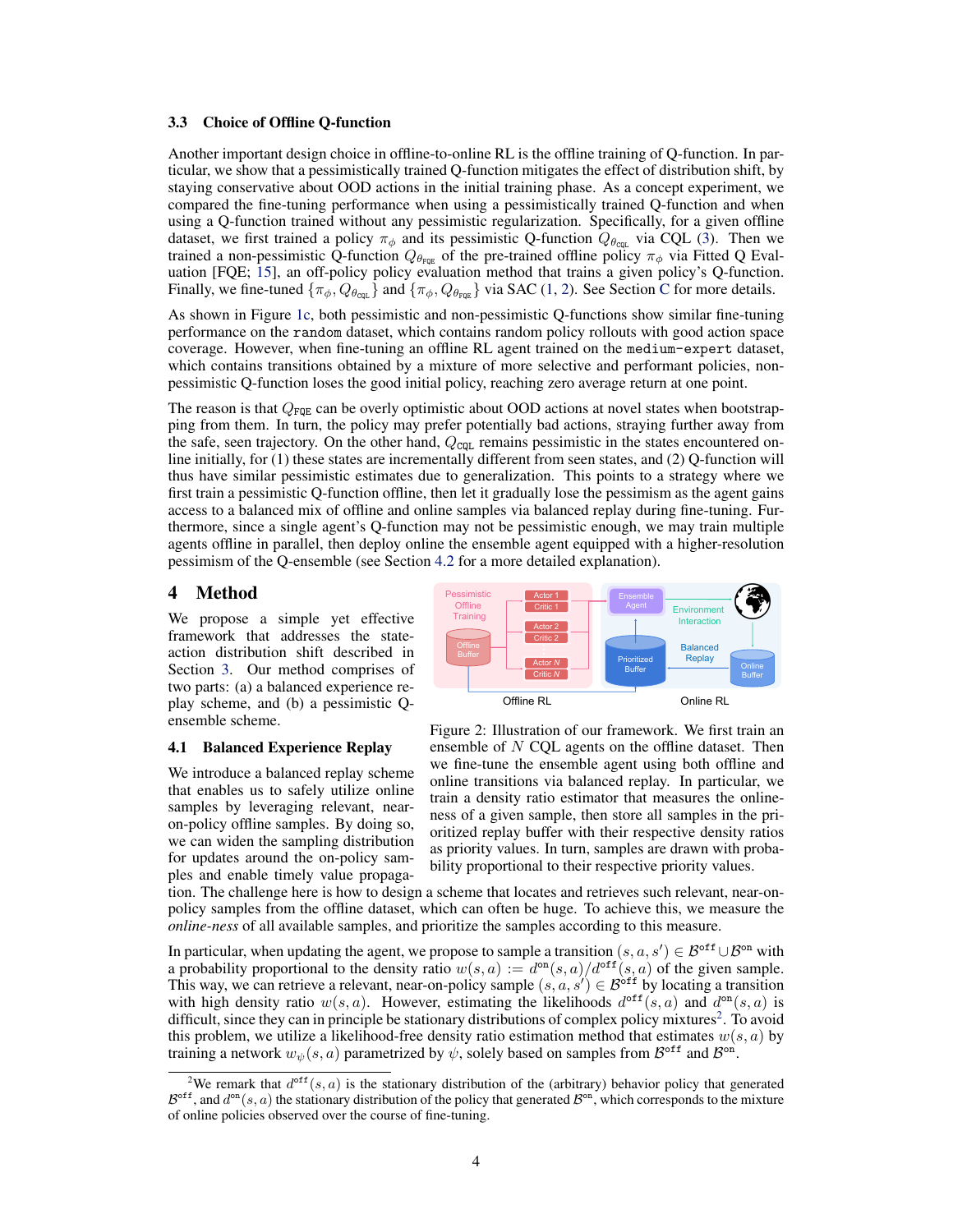**Training details.** Here we describe the training procedure for the density ratio estimator  $w_{\psi}(s, a)$  in detail. Following the idea of Sinha et al. [16], we use the variational representation of f-divergences [17]. Let P and Q be probability measures defined on some measurable space  $\mathcal{X}$ , with P absolutely continuous w.r.t. Q, and  $f(y) := y \log \frac{2y}{y+1} + \log \frac{2}{y+1}$ . Then the Jensen-Shannon (JS) divergence is defined as  $D_{JS}(P||Q) = \int_{\mathcal{X}} f(dP(x)/dQ(x))dQ(x)$ . We then estimate the density ratio  $dP/dQ$ with a parametric model  $w_{\psi}(x)$ , by maximizing the lower bound of  $D_{JS}(P||Q)$  [17]:

$$
\mathcal{L}^{\text{DR}}(\psi) = \mathbb{E}_{x \sim P}[f'(w_{\psi}(x))] - \mathbb{E}_{x \sim Q}[f^*(f'(w_{\psi}(x)))],
$$
\n(4)

where  $w_{\psi}(x) \ge 0$  is parametrized by a neural network whose outputs are forced to be non-negative via activation functions, and  $f^*$  denotes convex conjugate. In particular, we obtain an estimate  $w_{\psi}(s, a)$  of  $d^{\text{on}}/d^{\text{off}}$  by considering probability distributions P and Q with densities  $d^{\text{on}}$  and  $d^{\text{off}}$ , respectively. In practice, we sample from  $\mathcal{B}^{\text{on}}$  for the first term in (4), and from  $\mathcal{B}^{\text{off}}$  for the latter. For more stable density ratio estimates, we apply self-normalization [18] to the estimated density ratios over  $\mathcal{B}^{\text{off}}$ , similar to Sinha et al. [16]. More details can be found in Section D.

#### 4.2 Pessimistic Q-Ensemble

In order to mitigate distribution shift more effectively, we leverage multiple pessimistically trained Q-functions. We consider an ensemble of  $N$  CQL agents pre-trained via update rules (2, 3), i.e.,  $\{Q_{\theta_i}, \pi_{\phi_i}\}_{i=1}^N$ , where  $\theta_i$  and  $\phi_i$  denote the parameters of the *i*-th agent's Q-function and policy, respectively. Then we use the ensemble of actor-critic agents whose Q-function and policy are defined as follows:

$$
Q_{\theta} := \frac{1}{N} \sum_{i=1}^{N} Q_{\theta_i}, \quad \pi_{\phi}(\cdot | s) = \mathcal{N}\bigg(\frac{1}{N} \sum_{i=1}^{N} \mu_{\phi_i}(s), \quad \frac{1}{N} \sum_{i=1}^{N} (\sigma_{\phi_i}^2(s) + \mu_{\phi_i}^2(s)) - \mu_{\phi}^2(s)\bigg), \quad (5)
$$

where  $\theta := \{\theta_i\}_{i=1}^N$  and  $\phi := \{\phi_i\}_{i=1}^N$ . Note that the policy is simply modeled as Gaussian with mean and variance of the Gaussian mixture policy  $\frac{1}{N} \sum_{i=1}^{N} \pi_{\phi_i}$ . In turn,  $\theta$  and  $\phi$  are updated via update rules (1) and (2), respectively, during fine-tuning.

By using a pessimistic Q-function, the agent remains pessimistic with regard to the unseen actions at states encountered online during initial fine-tuning. This is because during early fine-tuning, states resemble those present in the offline dataset, and Q-function generalizes to these states. As we show in our experiments, this protects the good initial policy from severe bootstrap error. And by leveraging multiple pessimistically trained Q-functions, we obtain a more high-resolution pessimism about the unseen data regime. That is, when an individual Q-function may erroneously have high values for unseen samples, Q-ensemble is more robust to these individual errors, and more reliably assigns lower values to unseen samples. Computational overhead of ensemble is discussed in Section B.

## 5 Related work

Offline RL. Offline RL algorithms aim to train RL agents exclusively with pre-collected datasets. To address the state-conditional action distribution shift, prior methods (a) explicitly constrain the policy to be closed to the behavior policy [2, 3, 4, 5, 19], or (b) train pessimistic value functions [7, 8, 9]. In particular, CQL [9] was used to learn various robotic manipulation tasks [10]. We also build on CQL, so as to leverage pessimism regarding data encountered online during fine-tuning.

Online RL with offline datasets. Several works have explored employing offline datasets for online RL to improve sample efficiency. Some assume access to demonstration data [20, 21, 22, 23, 24], which is limited in that they assume optimality of the dataset. To overcome this, Nair et al. [25] proposed Advantage Weighted Actor Critic (AWAC), which performs regularized policy updates so that the policy stays close to the observed data during both offline and online phases. We instead advocate adopting pessimistic *initialization*, such that we may prevent overoptimism and bootstrap error in the initial online phase, and lift such pessimism once unnecessary, as more online samples are gathered. Some recent works extract behavior primitives from offline data, then learn to compose them online [26, 27, 28]. It would be interesting to apply our method in these setups.

Experience replay. The idea of retrieving important samples for RL was introduced in Schaul et al. [29], where they prioritize samples with high temporal-difference error. The work closest to ours is Sinha et al. [16], which utilizes the density ratios between off-policy and near-on-policy state-action distributions as importance weights for policy evaluation. Our approach differs in that we utilize density ratios for retrieving relevant samples from the offline dataset.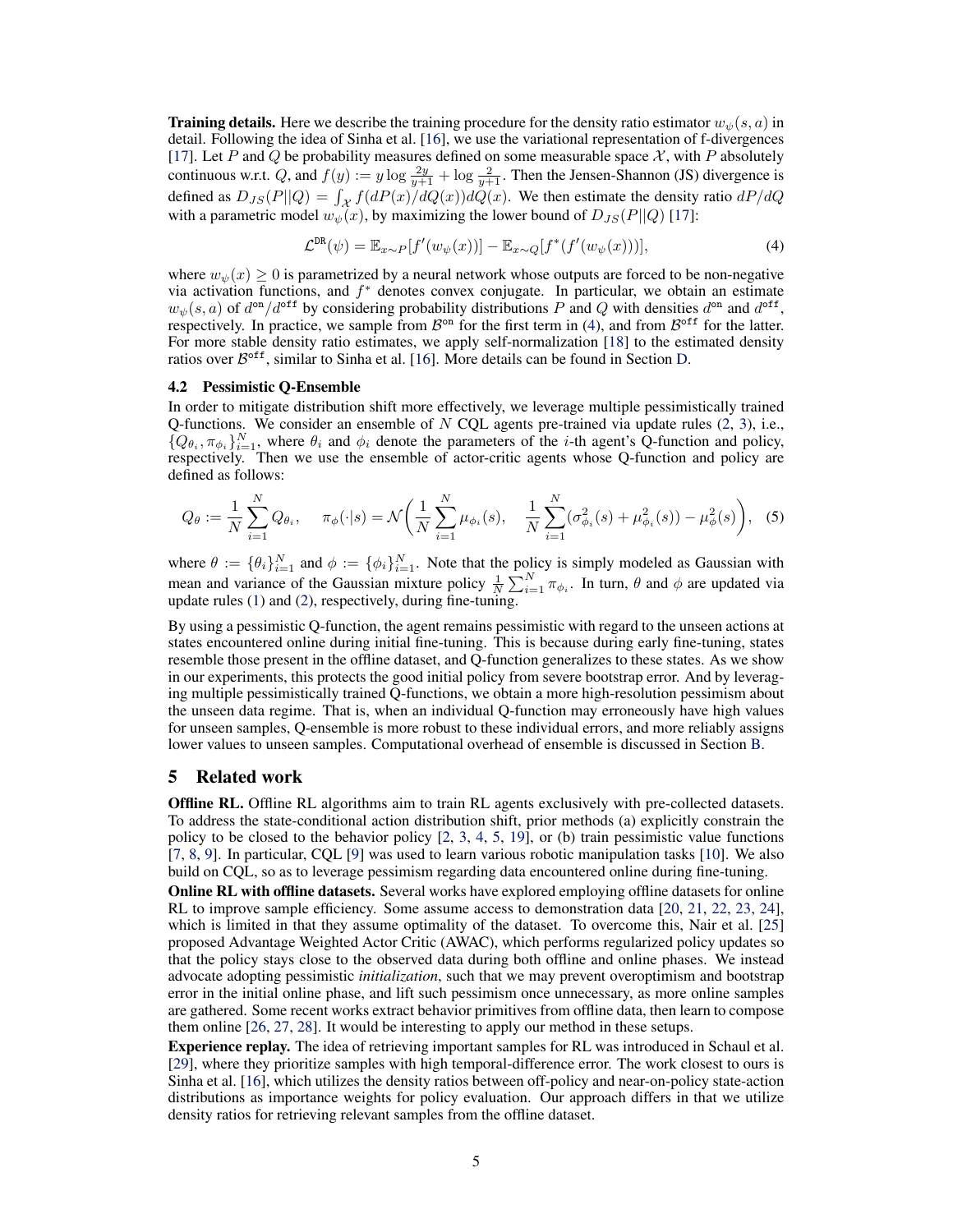

Figure 3: Performance on D4RL [12] MuJoCo locomotion tasks during online fine-tuning. The solid lines and shaded regions represent mean and standard deviation, respectively, across four runs.

Ensemble methods. In the context of model-free RL, ensemble methods have been studied for addressing Q-function's overestimation bias [30, 31, 32, 33, 34], for better exploration [35, 36, 37], or for reducing bootstrap error propagation [38]. The closest to our approach is Anschel et al. [32] that stabilizes Q-learning by using the average of previously learned Q-values as the target Qvalue. While prior works mostly focus on online RL and estimate the ground-truth Q-functions, we leverage an ensemble of pessimistically pre-trained Q-functions for safe offline-to-online RL.

## 6 Experiments

We designed our experiments to answer the following questions:

- How does our method compare to existing offline-to-online RL methods and an online RL method that learns from scratch (see Figure 3)?
- Can our balanced replay scheme locate offline samples relevant to the current policy (see Figure 4a) and improve the fine-tuning performance by utilizing these samples (see Figure 4c)?
- Can our pessimistic Q-ensemble scheme discriminate unseen actions (see Figure 4b) and successfully stabilize the fine-tuning procedure by mitigating distribution shift (see Figure 4d)?
- Does our method scale to vision-based robotic manipulation tasks (see Figure 5)?

#### 6.1 Locomotion Tasks

Setup. We consider MuJoCo [11] locomotion tasks, i.e., halfcheetah, hopper, and walker2d, from the D4RL benchmark suite [12]. To demonstrate the applicability of our method on various suboptimal datasets, we use four dataset types: random, medium, medium-replay, and medium-expert. Specifically, random and medium datasets contain samples collected by a random policy and a medium-level policy, respectively. medium-replay datasets contain all samples encountered while training a medium-level agent from scratch, and medium-expert datasets contain samples collected by both medium-level and expert-level policies. For our method, we use ensemble size  $N = 5$ . More experimental details are provided in Section D.

Comparative Evaluation. We consider the methods outlined below as baselines for comparative evaluation. For fair comparison, we applied ensemble to all baselines except SAC-ft, since the results for SAC-ft with ensemble can be found in the ablation studies (see Figure 4c).

• Advantage Weighted Actor Critic [AWAC; 25]: an offline-to-online RL method that trains the policy to imitate actions with high advantage estimates.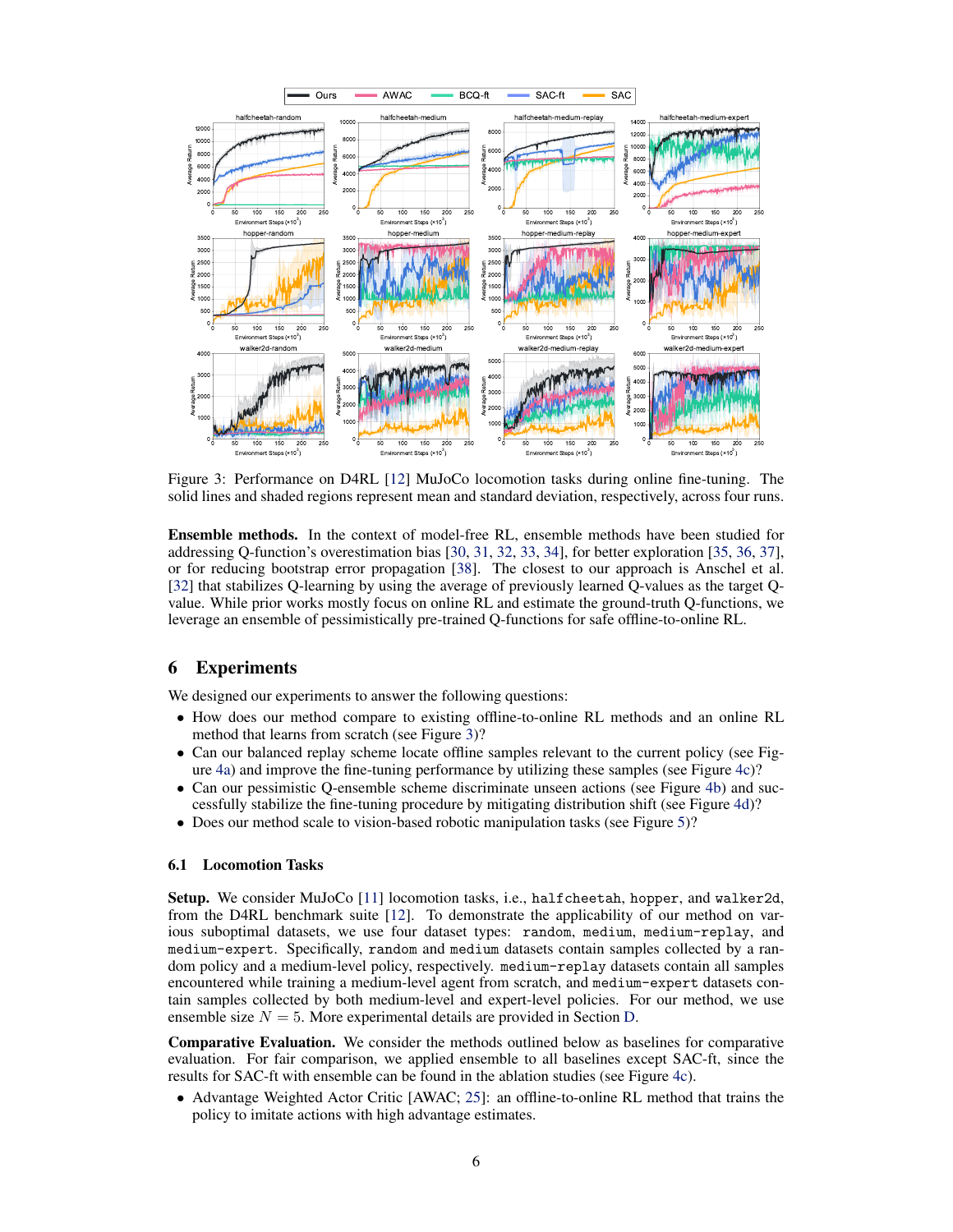

Figure 4: (a) Proportion of offline samples used for updates as the agent is fine-tuned online, for walker2d tasks. (b) AUROC  $(\%)$  over the course of fine-tuning on walker2d-medium-expert, where the Q-function is interpreted as a binary classifier that classifies a given state-action pair  $(s, a)$ as either a seen pair (s,  $a_{\text{seen}}$ ) or an unseen pair (s,  $a_{\text{uniform}}$ ), for a state s encountered online. Pessimistic Q-ensemble shows a stronger discriminative ability. (c) Performance on walker2d-random with and without balanced experience replay. We consider two setups where balanced experience replay is not used: (i) Uniform, where offline and online samples are sampled uniformly from the same buffer for updates, and (ii) Online only, where the offline agent is fine-tuned using online samples only. (d) Performance on walker2d-random with varying ensemble size  $N \in \{1,2,5\}$ . The solid lines and shaded regions represent mean and standard deviation, respectively, across four runs.

- BCQ-ft: Batch-Constrained deep Q-learning [BCQ; 2], is an offline RL method that updates policy by modeling the behavior policy using a conditional VAE [39]. We extend BCQ to the online fine-tuning setup by applying the same update rules as offline training.
- SAC-ft: Starting from a CQL agent trained via (3, 2), we fine-tune the agent via SAC updates (1, 2). Justification for excluding the CQL regularization term from (3) during fine-tuning can be found in Section E.1.
- SAC: a SAC agent trained from scratch via  $(1, 2)$ , i.e., the agent has no access to the offline dataset. This baseline highlights the benefit of offline-to-online RL, as opposed to fully online RL, in terms of sample efficiency.

Figure 3 shows the performances of our method and baseline methods considered during the online RL phase. In most tasks, our method outperforms the baseline methods in terms of both sampleefficiency and final performance. In particular, our method significantly outperforms SAC-ft, which shows that balanced replay and pessimistic Q-ensemble are indeed essential.

We also emphasize that our method performs consistently well across all tasks, while the performances of AWAC and BCQ-ft are highly dependent on the quality of the offline dataset. For example, we observe that AWAC and BCQ-ft show competitive performances in tasks where the datasets are generated by high-quality policies, i.e., medium-expert tasks, but perform worse than SAC on random tasks. This is because AWAC and BCQ-ft employ the same regularized, pessimistic update rule for offline and online setups alike, either explicitly (BCQ-ft) or implicitly (AWAC), which leads to slow fine-tuning. Our method instead relies on pessimistic *initialization*, and hence enjoys much faster fine-tuning, while not sacrificing the initial training stability.

Balanced replay analysis. To investigate the effectiveness of our balanced experience replay scheme for locating near-on-policy samples in the offline dataset, we report the ratios of offline samples used for updates fine-tuning proceeds. Figure 4a shows that for the random task, offline samples quickly become obsolete, as they quickly become irrelevant to the policy being fine-tuned. However, for the medium-expert task, offline samples include useful expert-level transitions that are relevant to the current policy, hence are replayed throughout the online training. This shows that our balanced replay scheme is capable of utilizing offline samples only when appropriate.

Q-ensemble analysis. We quantitatively demonstrate that pessimistic Q-ensemble indeed provides more discriminative value estimates, i.e., having distinguishably lower Q-values for unseen actions than for seen actions. In particular, we consider a medium-expert dataset, where the offline data distribution is narrow, and the near-optimal offline policy can be brittle. Let  $\mathcal{D}_T^{\text{real}} := \{(s_i, a_i)\}_{i=1}^T$ be the samples collected online up until timestep  $T$ . We construct a "fake" dataset by replacing the actions in  $\mathcal{D}_T^{\text{real}}$  with random actions, i.e.,  $\mathcal{D}_T^{\text{fake}} := \{(s_i, a_{\text{unif}})\}_{i=1}^T$ . Interpreting  $Q(s, a)$  as the confidence value for classifying real and fake transitions, we measure the area under ROC (AUROC) curve values over the course of fine-tuning. As seen in Figure 4b, Q-ensemble demonstrates superior discriminative ability, which leads to stable fine-tuning.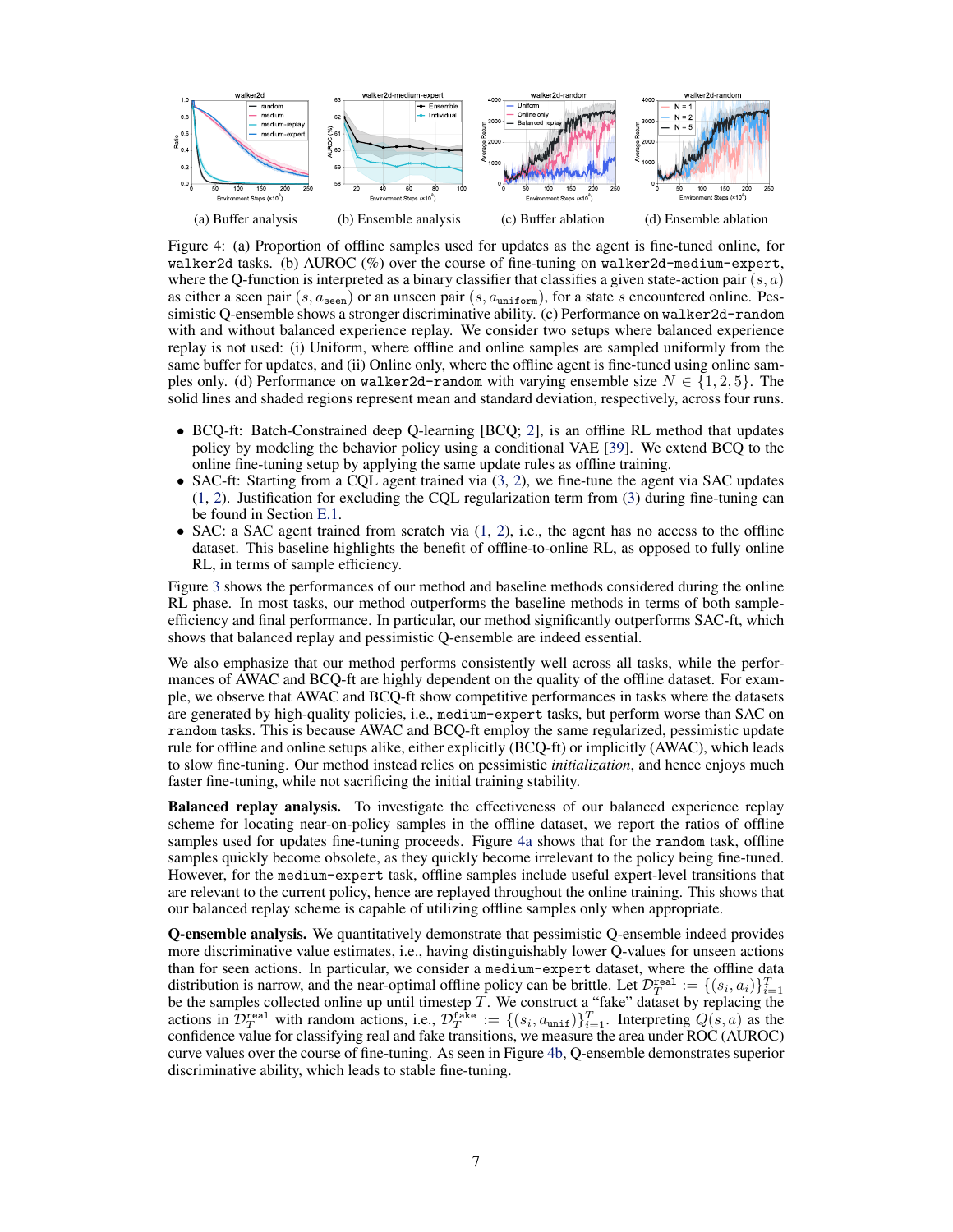

Figure 5: (a) Fine-tuning performance for robotic manipulation tasks considered. (b) Proportion of random data used for during fine-tuning decreases over time. The solid lines and shaded regions represent mean and standard deviation, respectively, across eight runs.

Ablation studies. Figure 4c shows that balanced replay improves fine-tuning performance by sampling near-on-policy transitions. On the other hand, two other naïve sampling schemes  $-$  (a) Uniform, where offline and online samples are sampled uniformly from the same buffer, and (b) Online only, where the offline agent is fined-tuned using online samples exclusively – suffer from slow and unstable improvement, even with pessimistic Q-ensemble. This shows that balanced replay is crucial for reducing the harmful effects of distribution shift.

Also, Figure 4d shows that fine-tuning performance improves as the ensemble size  $N$  increases, which shows that larger ensemble size provides higher-resolution pessimism, leading to more stable policy updates. Ablation studies for all tasks can be found in Section E.1.

#### 6.2 Robotic Manipulation Tasks

Setup. We consider three sparse-reward pixel-based manipulation tasks from Singh et al. [10]: (1) pick-place: pick an object and put it in the tray; (2) grasp-closed-drawer: grasp an object in the initially closed bottom drawer; (3) grasp-blocked-drawer: grasp an object in the initially closed bottom drawer, where the initially open top drawer blocks the handle for the bottom drawer. Episode lengths for the tasks are 40, 50, 80, respectively.

The original dataset [10] for each task consists of scripted exploratory policy rollouts. For example, for pick-place, the dataset contains scripted pick attempts and place attempts. However, it is rarely the case that logged data 'in the wild' contains such structured, high-quality transitions only. We consider a more realistic setup where the dataset also includes undirected, exploratory samples – we replace a subset of the original dataset with uniform random policy rollouts. Note that random policy rollouts are common in robotic tasks [40, 41]. We used ensemble size  $N = 4$  for our method. More details about the tasks and dataset construction are provided in Section D.2.

Comparative Evaluation. We compare our method with the method considered in Singh et al. [10], namely, CQL fine-tuning with online samples only. CQL-ft fails to solve the task in some of the seeds, resulting in high variance as seen in Figure 5a. This is because CQL shows inconsistent offline performance across random seeds due to such factors as difficulty of training on mixture data [12], instability of offline agents over stopping point of training [42], and sparsity of rewards. With no access to (pseudo-)expert offline data and due to heavy regularization of CQL, such CQL agents hardly improve. Meanwhile, our method consistently learns to perform the task within a reasonable amount of additional environment interaction (40K to 80K steps).

Buffer analysis. We analyze whether balanced replay scales to image-based robotic tasks. As seen in Figure 5b, without any privileged information, balanced replay automatically selects relevant offline samples for updates, while filtering out task-irrelevant, random data as fine-tuning proceeds.

# 7 Conclusion

In this paper, we identify state-action distribution shift as the major obstacle in offline-to-online RL. To address this, we present a simple framework that incorporates (1) a balanced experience replay scheme, and (2) a pessimistic Q-ensemble scheme. Our experiments show that the proposed method performs well across many continuous control robotic tasks, including locomotion and manipulation tasks. We expect our method to enable more sample-efficient training of robotic agents by leveraging offline samples both for offline and online learning. We also believe our method could prove to be useful for other relevant topics such as scalable RL [43] and RL safety [44].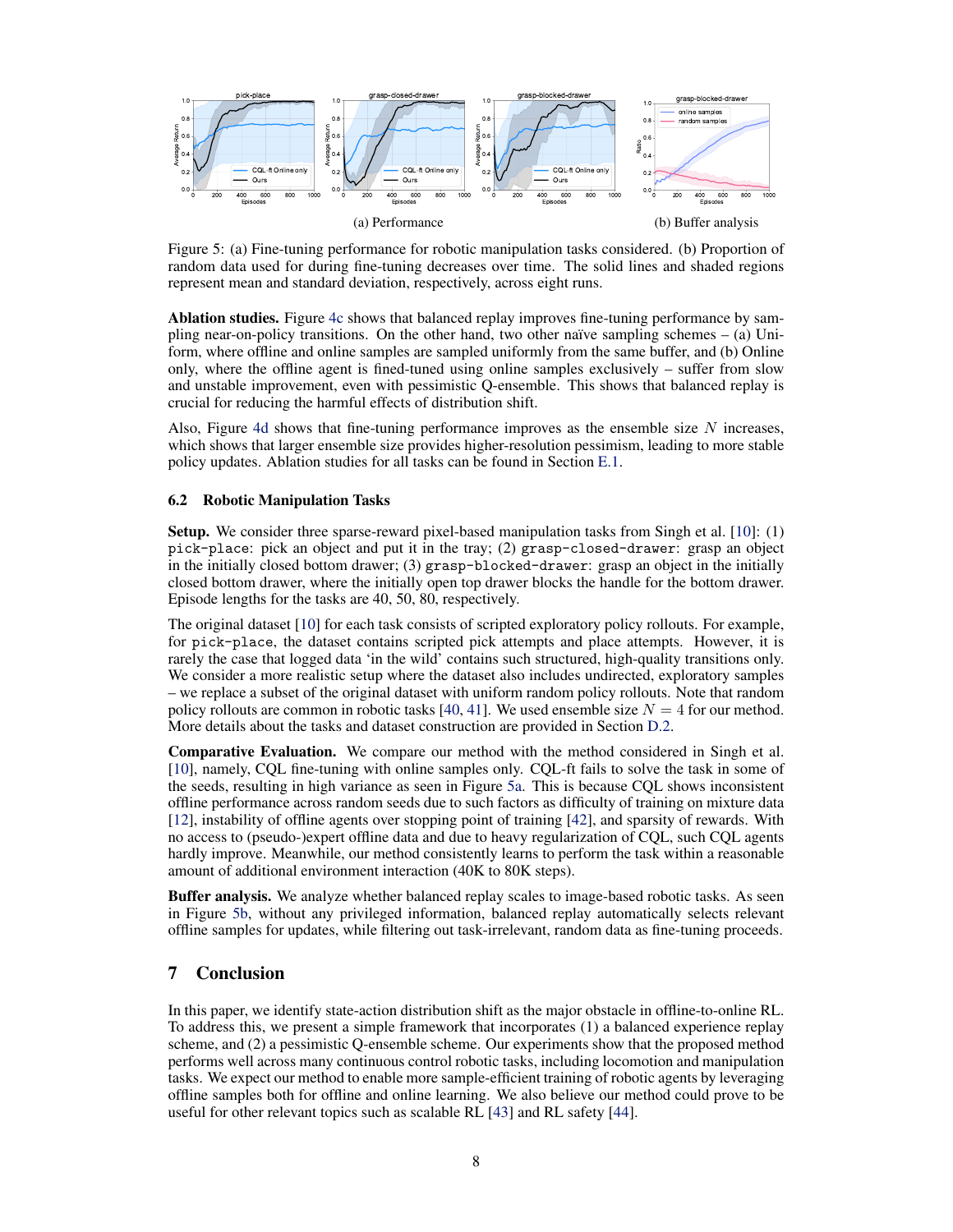#### Acknowledgments

This work was supported by Microsoft and Institute of Information & communications Technology Planning & Evaluation (IITP) grant funded by the Korea government(MSIT) (No.2019-0-00075, Artificial Intelligence Graduate School Program(KAIST)). We would like to thank anonymous reviewers for providing helpful feedbacks and suggestions in improving our paper.

### References

- [1] S. Levine, A. Kumar, G. Tucker, and J. Fu. Offline reinforcement learning: Tutorial, review, and perspectives on open problems. *arXiv preprint arXiv:2005.01643*, 2020.
- [2] S. Fujimoto, D. Meger, and D. Precup. Off-policy deep reinforcement learning without exploration. In *International Conference on Machine Learning*, 2019.
- [3] A. Kumar, J. Fu, M. Soh, G. Tucker, and S. Levine. Stabilizing off-policy q-learning via bootstrapping error reduction. In *Advances in Neural Information Processing Systems*, 2019.
- [4] Y. Wu, G. Tucker, and O. Nachum. Behavior regularized offline reinforcement learning. *arXiv preprint arXiv:1911.11361*, 2019.
- [5] N. Y. Siegel, J. T. Springenberg, F. Berkenkamp, A. Abdolmaleki, M. Neunert, T. Lampe, R. Hafner, and M. Riedmiller. Keep doing what worked: Behavioral modelling priors for offline reinforcement learning. In *International Conference on Learning Representations*, 2020.
- [6] R. Agarwal, D. Schuurmans, and M. Norouzi. An optimistic perspective on offline reinforcement learning. In *International Conference on Machine Learning*, 2020.
- [7] R. Kidambi, A. Rajeswaran, P. Netrapalli, and T. Joachims. Morel: Model-based offline reinforcement learning. In *Advances in Neural Information Processing Systems*, 2020.
- [8] T. Yu, G. Thomas, L. Yu, S. Ermon, J. Zou, S. Levine, C. Finn, and T. Ma. Mopo: Model-based offline policy optimization. In *Advances in Neural Information Processing Systems*, 2020.
- [9] A. Kumar, A. Zhou, G. Tucker, and S. Levine. Conservative q-learning for offline reinforcement learning. In *Advances in Neural Information Processing Systems*, 2020.
- [10] A. Singh, A. Yu, J. Yang, J. Zhang, A. Kumar, and S. Levine. Cog: Connecting new skills to past experience with offline reinforcement learning. In *Conference on Robot Learning*, 2020.
- [11] E. Todorov, T. Erez, and Y. Tassa. Mujoco: A physics engine for model-based control. In *International Conference on Intelligent Robots and Systems*, 2012.
- [12] J. Fu, A. Kumar, O. Nachum, G. Tucker, and S. Levine. D4rl: Datasets for deep data-driven reinforcement learning. *arXiv preprint arXiv:2004.07219*, 2020.
- [13] T. Haarnoja, A. Zhou, P. Abbeel, and S. Levine. Soft actor-critic: Off-policy maximum entropy deep reinforcement learning with a stochastic actor. In *International Conference on Machine Learning*, 2018.
- [14] D. P. Kingma and M. Welling. Auto-encoding variational bayes. In *International Conference on Learning Representations*, 2014.
- [15] T. L. Paine, C. Paduraru, A. Michi, C. Gulcehre, K. Zolna, A. Novikov, Z. Wang, and N. de Freitas. Hyperparameter selection for offline reinforcement learning. *arXiv preprint arXiv:2007.09055*, 2020.
- [16] S. Sinha, J. Song, A. Garg, and S. Ermon. Experience replay with likelihood-free importance weights, 2021. URL [https://openreview.net/forum?id=ioXEbG\\_Sf-a](https://openreview.net/forum?id=ioXEbG_Sf-a).
- [17] X. Nguyen, M. J. Wainwright, and M. I. Jordan. Estimating divergence functionals and the likelihood ratio by penalized convex risk minimization. In *Advances in Neural Information Processing Systems*, 2008.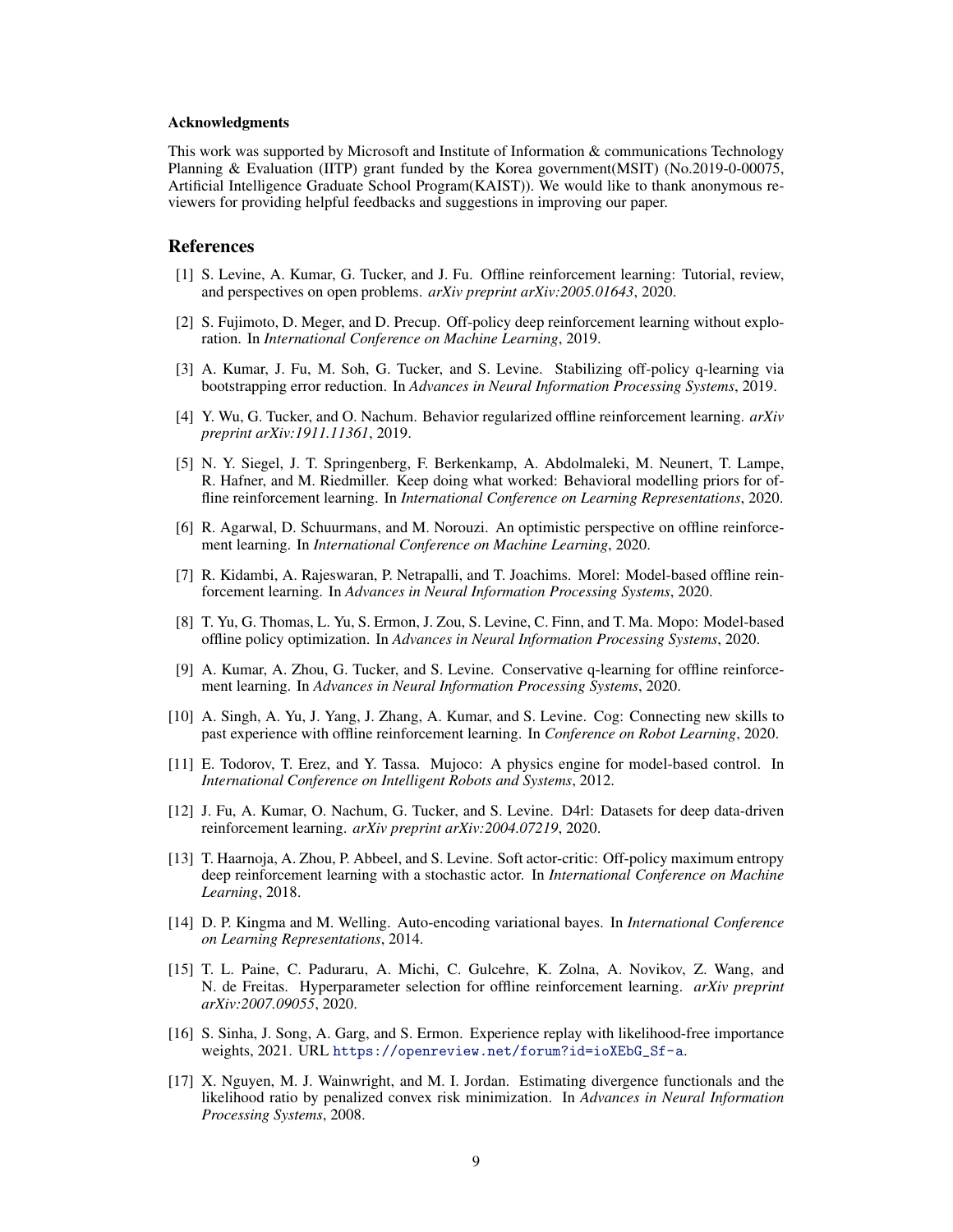- [18] W. G. Cochran. *Sampling techniques*. John Wiley & Sons, 2007.
- [19] S. K. S. Ghasemipour, D. Schuurmans, and S. S. Gu. Emaq: Expected-max q-learning operator for simple yet effective offline and online rl. *arXiv preprint arXiv:2007.11091*, 2020.
- [20] A. J. Ijspeert, J. Nakanishi, and S. Schaal. Learning attractor landscapes for learning motor primitives. In *Advances in Neural Information Processing Systems*, 2003.
- [21] B. Kim, A.-m. Farahmand, J. Pineau, and D. Precup. Learning from limited demonstrations. In *Advances in Neural Information Processing Systems*, 2013.
- [22] A. Rajeswaran, V. Kumar, A. Gupta, G. Vezzani, J. Schulman, E. Todorov, and S. Levine. Learning complex dexterous manipulation with deep reinforcement learning and demonstrations. In *Robotics: Science and Systems*, 2018.
- [23] H. Zhu, A. Gupta, A. Rajeswaran, S. Levine, and V. Kumar. Dexterous manipulation with deep reinforcement learning: Efficient, general, and low-cost. In *International Conference on Robotics and Automation*, 2019.
- [24] M. Vecerik, T. Hester, J. Scholz, F. Wang, O. Pietquin, B. Piot, N. Heess, T. Rothörl, T. Lampe, and M. Riedmiller. Leveraging demonstrations for deep reinforcement learning on robotics problems with sparse rewards. *arXiv preprint arXiv:1707.08817*, 2017.
- [25] A. Nair, M. Dalal, A. Gupta, and S. Levine. Awac: Accelerating online reinforcement learning with offline datasets. *arXiv preprint arXiv:2006.09359*, 2021.
- [26] K. Pertsch, Y. Lee, and J. J. Lim. Accelerating reinforcement learning with learned skill priors. In *Conference on Robot Learning*, 2020.
- [27] A. Ajay, A. Kumar, P. Agrawal, S. Levine, and O. Nachum. {OPAL}: Offline primitive discovery for accelerating offline reinforcement learning. In *International Conference on Learning Representations*, 2021. URL <https://openreview.net/forum?id=V69LGwJ0lIN>.
- [28] A. Singh, H. Liu, G. Zhou, A. Yu, N. Rhinehart, and S. Levine. Parrot: Data-driven behavioral priors for reinforcement learning. In *International Conference on Learning Representations*, 2021. URL <https://openreview.net/forum?id=Ysuv-WOFeKR>.
- [29] T. Schaul, J. Quan, I. Antonoglou, and D. Silver. Prioritized experience replay. In *International Conference on Learning Representations*, 2016.
- [30] H. V. Hasselt. Double q-learning. In *Advances in Neural Information Processing Systems*, 2010.
- [31] H. v. Hasselt, A. Guez, and D. Silver. Deep reinforcement learning with double q-learning. In *AAAI Conference on Artificial Intelligence*, 2016.
- [32] O. Anschel, N. Baram, and N. Shimkin. Averaged-dqn: Variance reduction and stabilization for deep reinforcement learning. In *International Conference on Machine Learning*, 2017.
- [33] S. Fujimoto, H. Hoof, and D. Meger. Addressing function approximation error in actor-critic methods. In *International Conference on Machine Learning*, 2018.
- [34] Q. Lan, Y. Pan, A. Fyshe, and M. White. Maxmin q-learning: Controlling the estimation bias of q-learning. In *International Conference on Learning Representations*, 2020.
- [35] I. Osband, C. Blundell, A. Pritzel, and B. Van Roy. Deep exploration via bootstrapped dqn. In *Advances in Neural Information Processing Systems*, 2016.
- [36] R. Y. Chen, S. Sidor, P. Abbeel, and J. Schulman. Ucb exploration via q-ensembles. *arXiv preprint arXiv:1706.01502*, 2017.
- [37] K. Lee, M. Laskin, A. Srinivas, and P. Abbeel. Sunrise: A simple unified framework for ensemble learning in deep reinforcement learning. In *International Conference on Machine Learning*, pages 6131–6141. PMLR, 2021.